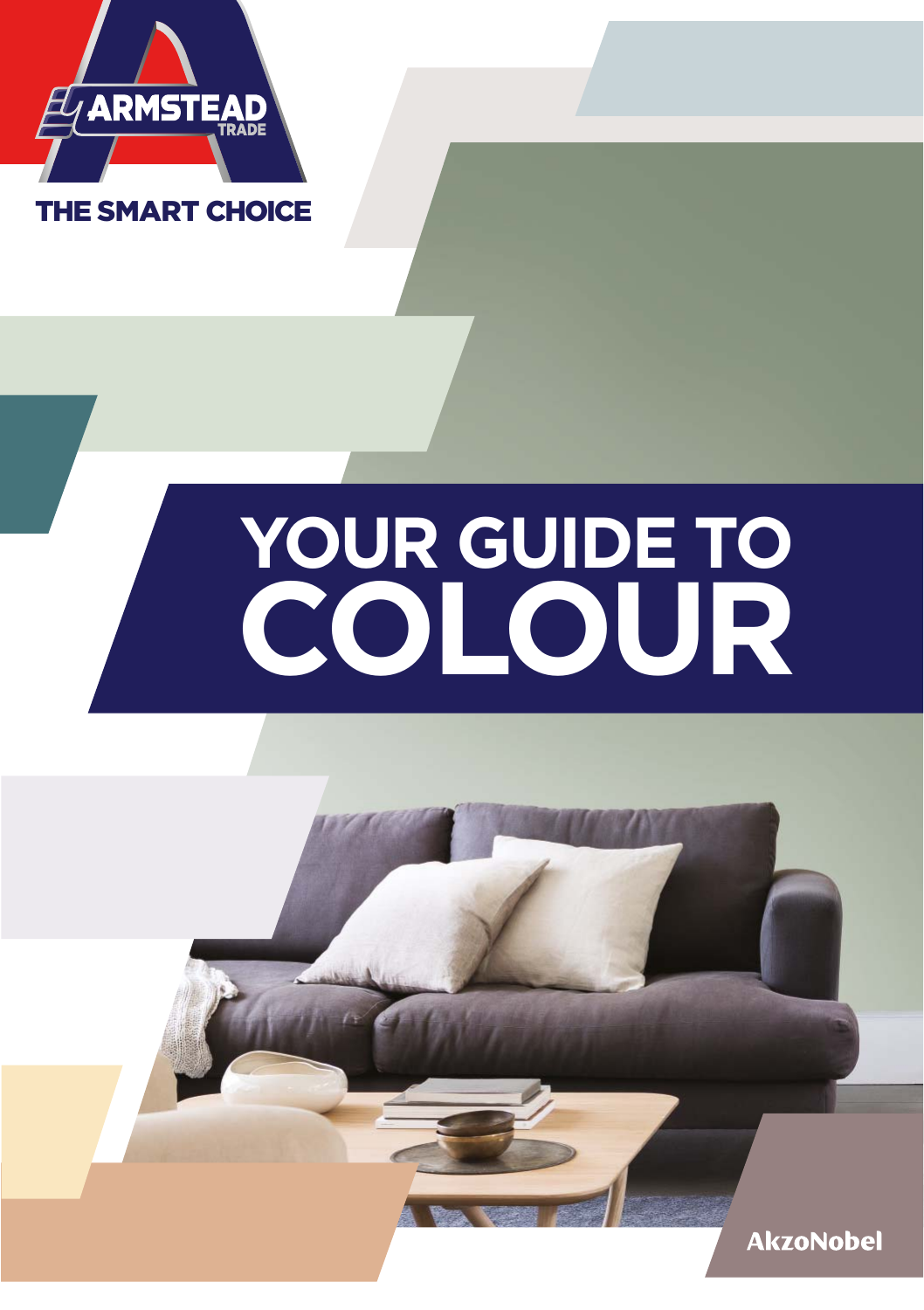Walls: Dove White and Olive Tapanade



**SMART TIP** Muted and atmospheric colours contain a little grey which helps to create a

M

**Armstead** gives you the perfect balance between reliable trade quality and great value for money. So you can get a great looking room transformation, with a professional finish, on even the tightest budget.

# THE SMART CHOICE FOR COLOUR

3

Cover: Wall: Turlogh Green This page: Wall: Turlogh Green This page: Cover: Wall: Turlogh Green This page: Wall: Berry Blast Compiled atmosphere.

**Thinking of adding more colour to your home? Then you've made the smart choice.**

N.B. Not all Armstead Trade products are available in a full range of colours. a

In this guide we've shown 140 of our most popular colours and arranged them by hue to help you find the perfect shade or scheme for your home every time. There are also inspiring room images to give you even more ideas, as well as handy colour tips.

Our colours are easy to apply and there's a comprehensive choice of finishes, so you'll find the right product for every job.

For further information, and to see even more colours, visit us online at **armsteadtrade.co.uk**

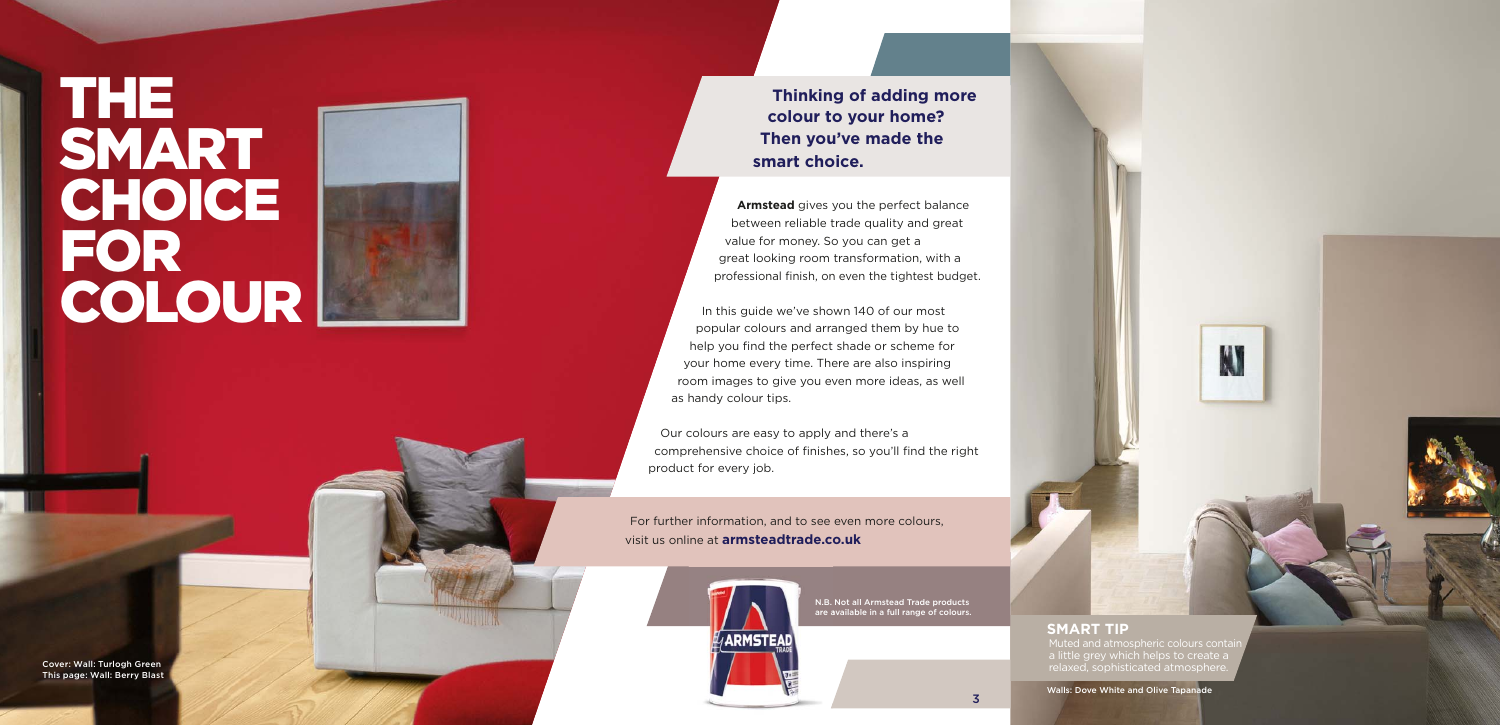### **Our range of cool and warm greys work beautifully alone or as a backdrop for more vibrant shades.**

**Blushed Pear** u/c White

### **CONTEMPORARY NEUTRALS**

Aged Ivory u/c Silver Grey

Indian Sandstone u/c Off White



Savana Brown u/c Light Grey



English Barn u/c Drab



Test your colour on a piece of A4 card. You can then check the colour in different areas of the room.

For technical reasons, the printed colours may not exactly match the paint colours.

### **CLASSIC HINTS**

**Understated and versatile, these classic shades will create an elegant look that will stand the test of time.**

For technical reasons, the printed colours may not exactly match the paint colours.



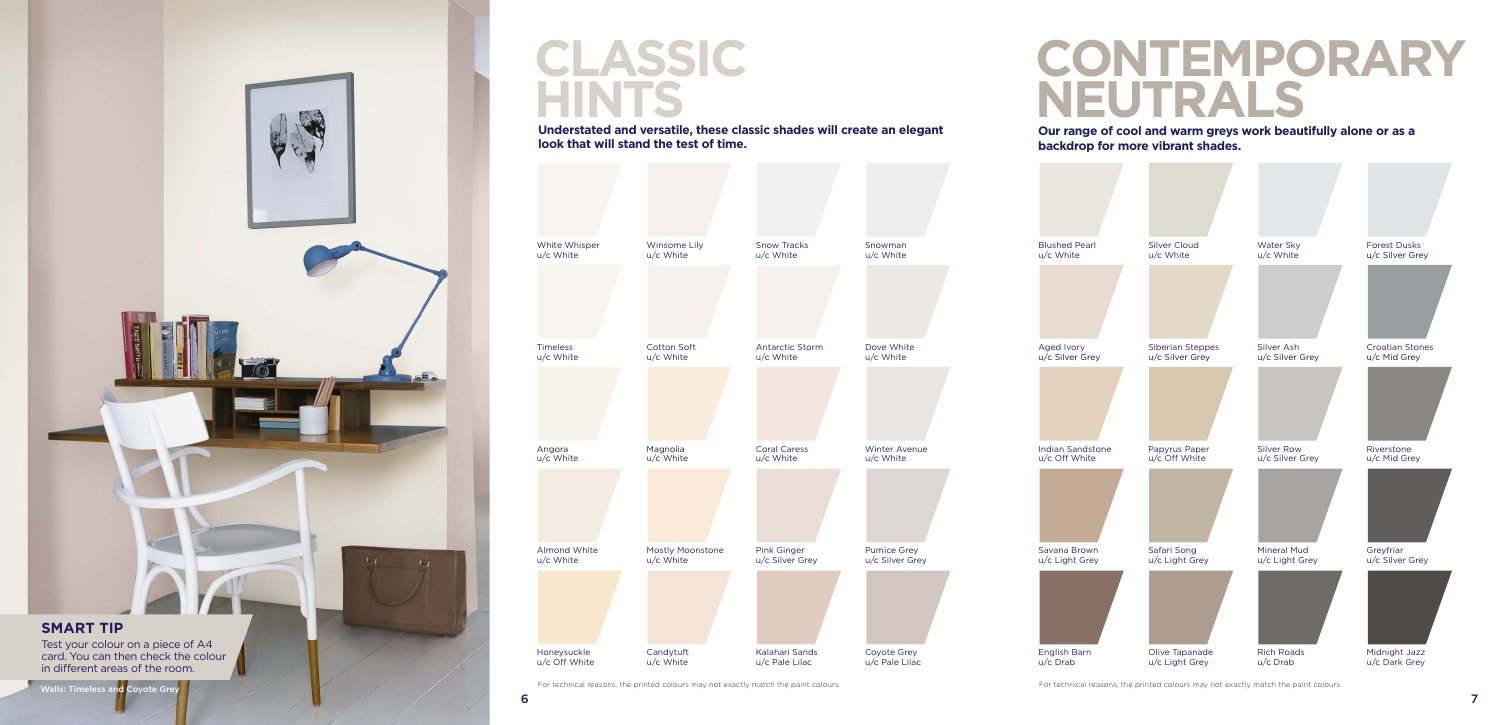

### **BRING THE OUTSIDE IN**

**Our range of greens is inspired by the great outdoors and will make your space feel fresh and natural.**

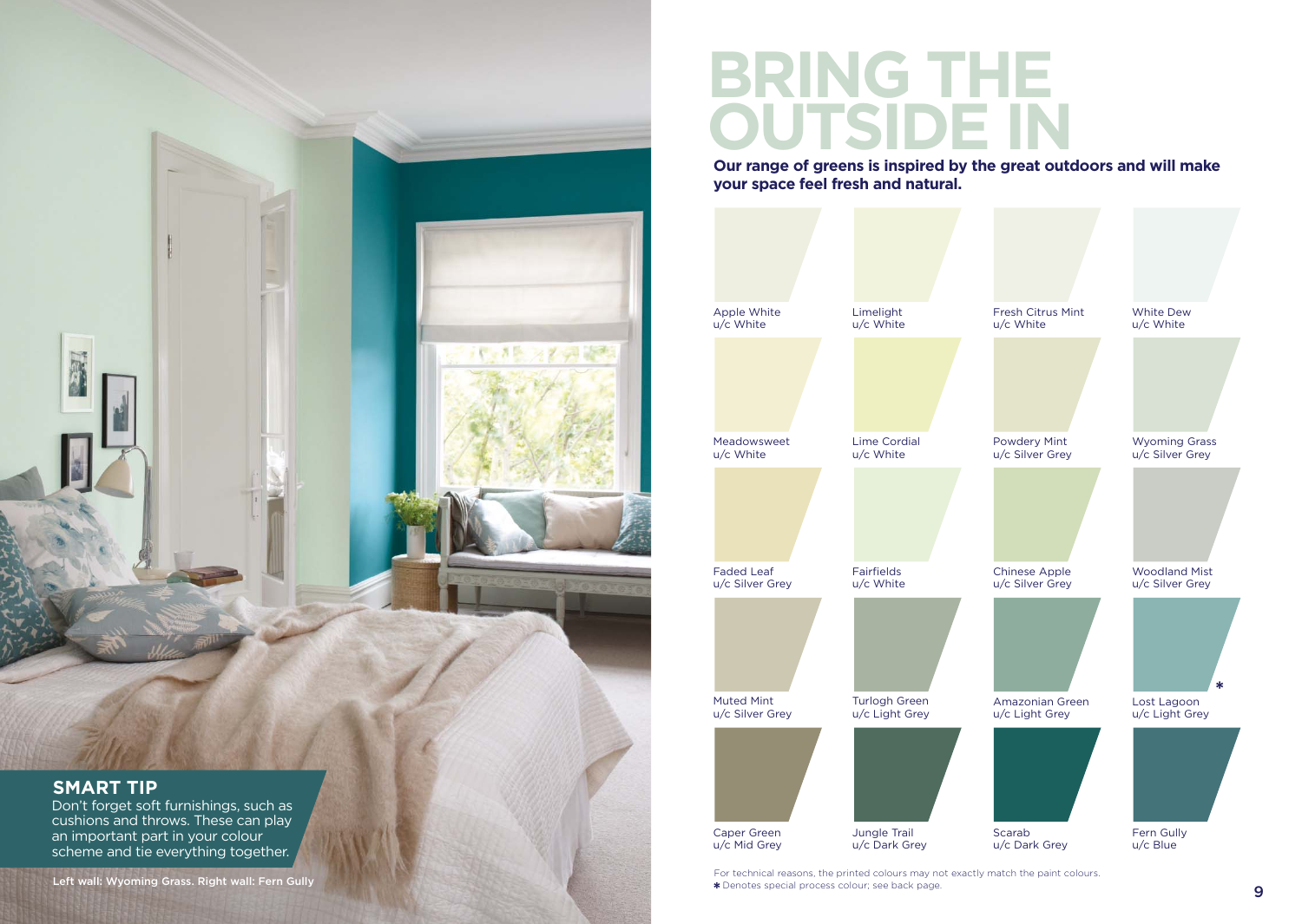

### **SMART TIP**

Tinted colours can vary slightly from batch to batch. For optimum colour consistency it's essential to order enough paint for the complete project, including touch-in, at the same time from the same source.

## **CALM THINGS DOWN**

**Blues work really well in rooms where you want to create a calm and relaxing feel.** 

| <b>Dollshouse</b><br>u/c White | <b>Billow</b><br>u/c White  | <b>Cornflower White</b><br>u/c White | <b>Winter Rabbit</b><br>u/c White     |
|--------------------------------|-----------------------------|--------------------------------------|---------------------------------------|
|                                |                             |                                      |                                       |
| Highwire<br>u/c Silver Grey    | <b>Bombe</b><br>u/c White   | Tinge Of Silver<br>u/c Silver Grey   | <b>Winter Blue</b><br>u/c Silver Grey |
|                                |                             |                                      |                                       |
| So Blue<br>u/c Silver Grey     | Cirrus<br>u/c Silver Grey   | <b>Rainy Days</b><br>u/c Silver Grey | <b>Dusty Denim</b><br>u/c Mid Grey    |
|                                |                             |                                      |                                       |
| Cornflower<br>u/c Mid Grey     | <b>Bay View</b><br>u/c Blue | <b>Blue Agave</b><br>u/c Mid Grey    | <b>Smokey Seas</b><br>u/c Mid Grey    |
| Trafalgar                      | *<br>Regatta                | Dolphin                              | Midnight Secret                       |
| u/c Dark Grey                  | u/c Blue                    | u/c Dark Grey                        | u/c Dark Grey                         |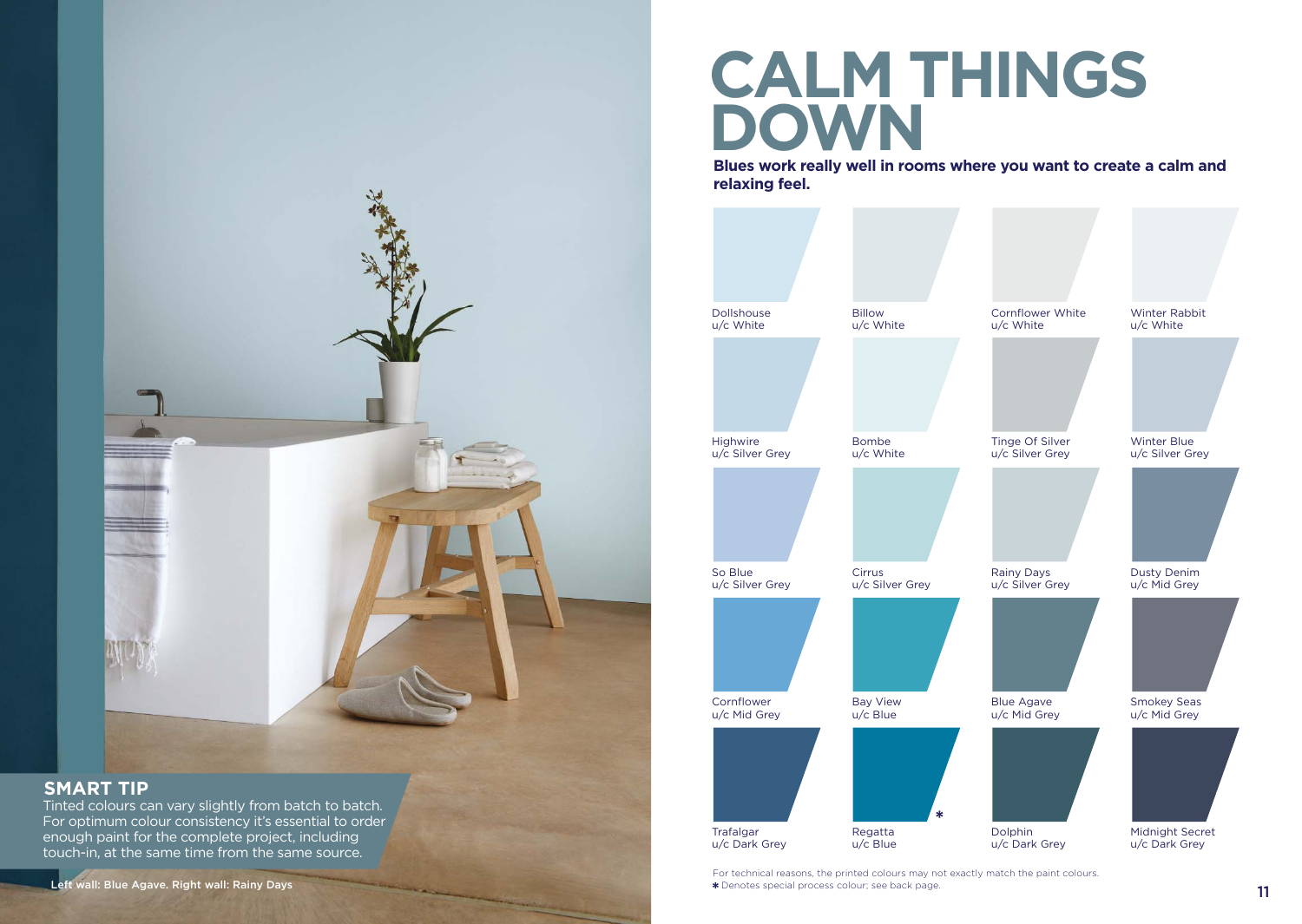

## **ADD A LITTLE DRAMA**

**From pale pinks to deep purples, these shades will bring drama and luxury to any room.**

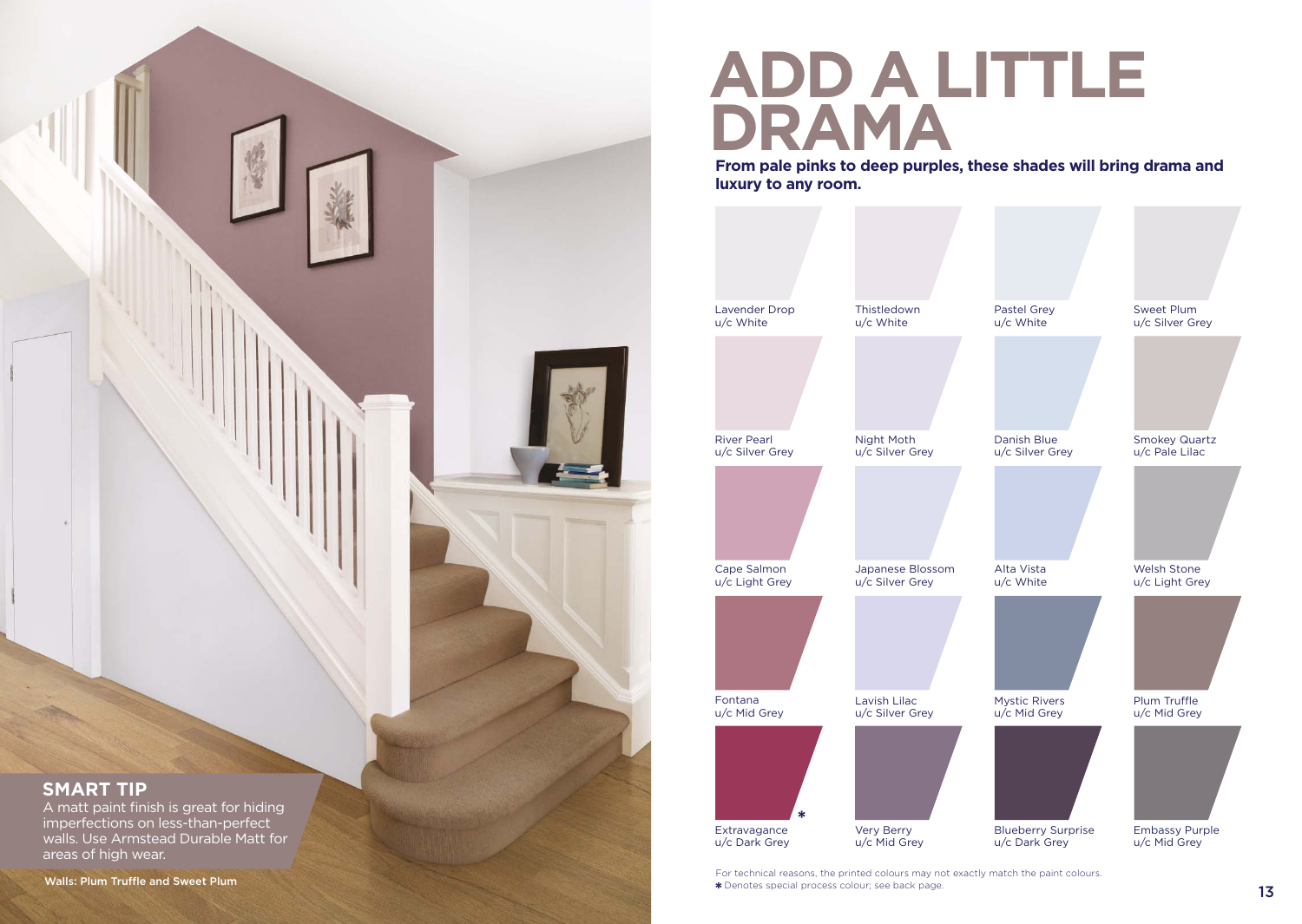

### **CREATE SOME WARMTH**

**Whether you use deep or more muted tones, reds will make your space feel warmer. Use them with neutral colours to get the perfect balance.**

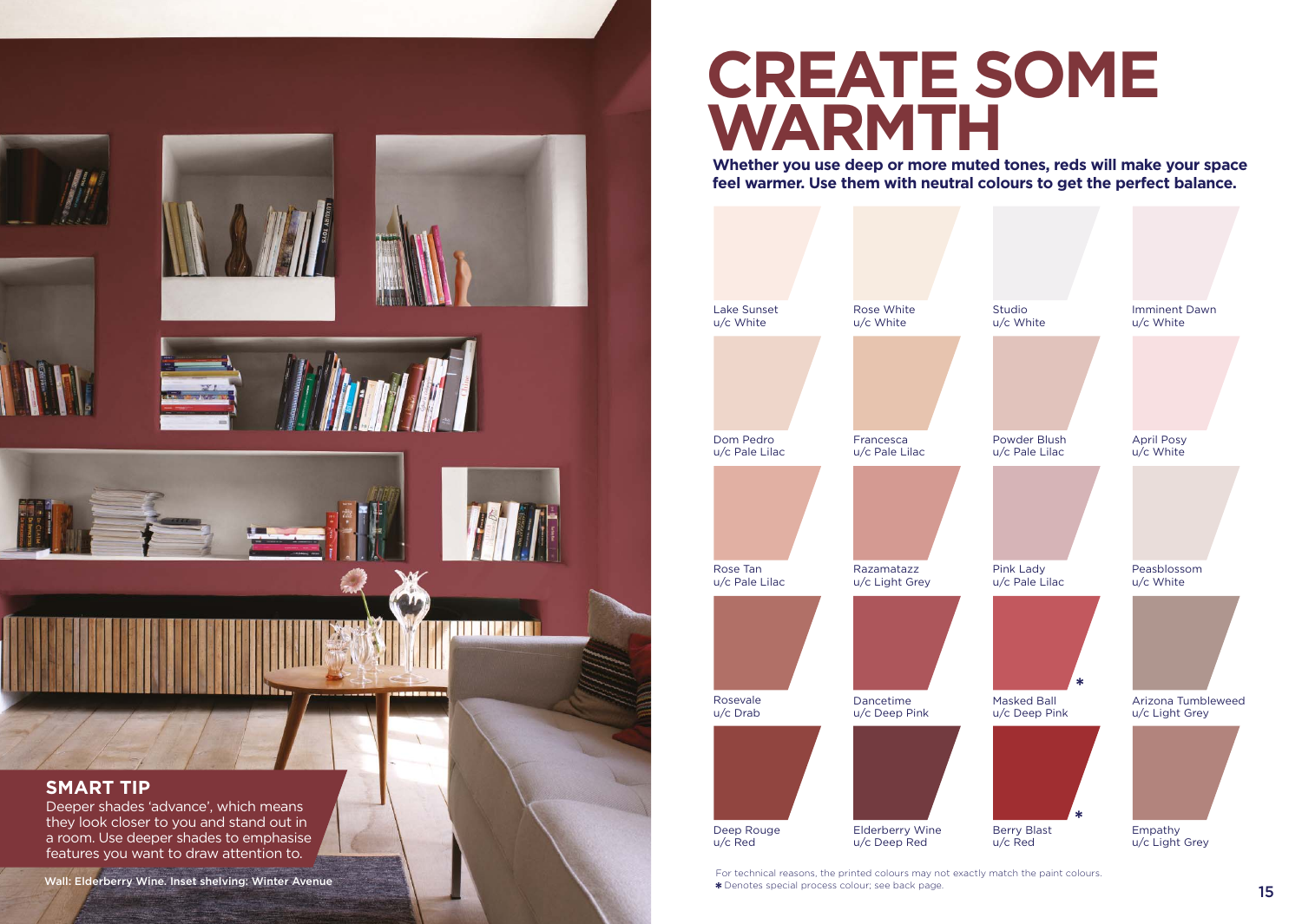

**Instantly uplifting, yellows brighten up even the dullest of spaces while rich oranges will add warmth to your room.**